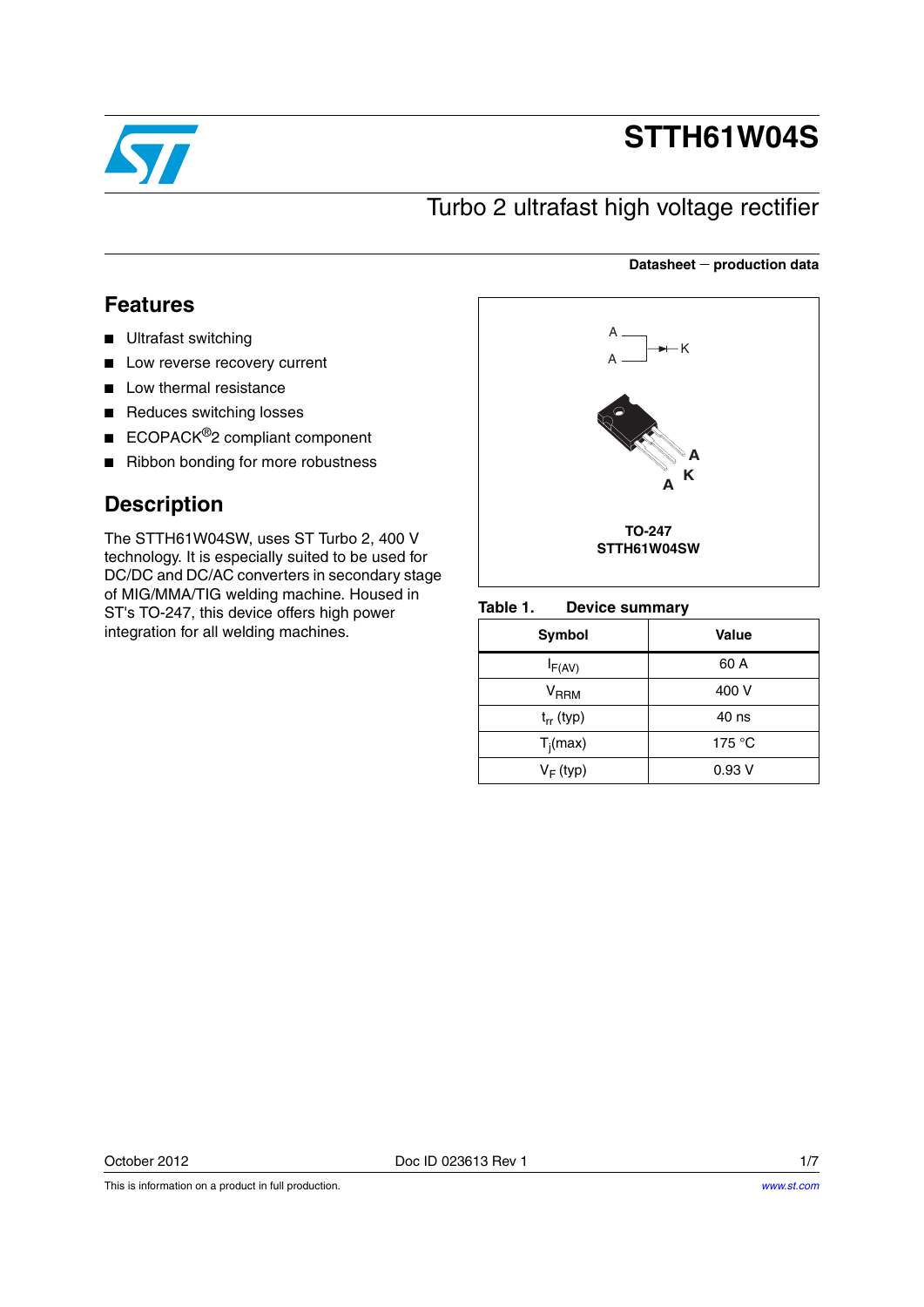## **1 Characteristics**

#### Table 2. Absolute ratings (limiting values, at 25 °C, unless otherwise specified)

| <b>Symbol</b>               | <b>Parameter</b>                        | Value           | Unit   |    |
|-----------------------------|-----------------------------------------|-----------------|--------|----|
| $\rm{V}_{\rm{RRM}}$         | Repetitive peak reverse voltage         | 400             |        |    |
| F(RMS)                      | Forward rms current                     | 90              | A      |    |
| $I_{F(AV)}$                 | Average forward current, $\delta = 0.5$ | Per diode       | 60     | А  |
| <sup>I</sup> FSM            | Surge non repetitive forward current    | 500             | А      |    |
| $\mathsf{r}_{\mathsf{stg}}$ | Storage temperature range               | $-65$ to $+175$ | °C     |    |
| T.                          | Maximum operating junction temperature  |                 | $+175$ | °C |

#### Table 3. **Thermal resistance**

| Svmbol        | <b>Parameter</b> | Value | Unit |                 |
|---------------|------------------|-------|------|-----------------|
| $R_{th(j-c)}$ | Junction to case | Total | 0.7  | $\degree$ C / W |

#### Table 4. **Static electrical characteristics**

| Symbol                              | <b>Parameter</b>        | <b>Test conditions</b> |                 | Min. | Typ. | Max. | Unit |
|-------------------------------------|-------------------------|------------------------|-----------------|------|------|------|------|
| $I_{\rm R}$ (1)                     | Reverse leakage current | $T_i = 25 °C$          | $V_R = V_{RRM}$ |      |      | 20   | μA   |
|                                     |                         | $T_i = 125 °C$         |                 |      | 20   | 200  |      |
| $V_F^{(2)}$<br>Forward voltage drop | $T_i = 25 °C$           |                        |                 |      | 1.35 |      |      |
|                                     |                         | $T_i = 150 °C$         | $I_F = 60 A$    |      | 0.93 | 1.15 |      |

1. Pulse test:  $tp = 5$  ms,  $\delta < 2\%$ 

2. Pulse test: tp =  $380 \,\mu s$ ,  $\delta < 2\%$ 

To evaluate the conduction losses use the following equation:

 $P = 0.85 \times I_{F(AV)} + 0.005 I_{F}^{2}$ <sub>(RMS)</sub>

#### Table 5. **Dynamic electrical characteristics**

| Symb<br>οl          | <b>Parameter</b>         | <b>Test conditions</b> |                                                            |  | Typ. | Max. | Unit |
|---------------------|--------------------------|------------------------|------------------------------------------------------------|--|------|------|------|
| <sup>I</sup> RM     | Reverse recovery current |                        |                                                            |  | 19   | 26   | Α    |
| $Q_{\mathsf{RR}}$   | Reverse recovery charge  | $T_i = 125 °C$         | $I_F = 60$ A, $V_R = 320$ V<br>$dl_F/dt = -200$ A/ $\mu s$ |  | 1400 |      | nC   |
| $S_{\text{factor}}$ | Softness factor          |                        |                                                            |  | 0.3  |      |      |
| $t_{rr}$            | Reverse recovery time    | $T_i = 25 °C$          | $I_F = 1 A$ , $V_R = 30 V$<br>$dl_F/dt = -100$ A/ $\mu s$  |  | 40   | 55   | ns   |
| $t_{fr}$            | Forward recovery time    | $T_i = 25 °C$          | $I_F = 60$ A,                                              |  |      | 250  | ns   |
| $V_{FP}$            | Forward recovery voltage | $T_i = 25 °C$          | $V_{FR}$ = 1.2 V<br>$dl_F/dt = 400$ A/ $\mu$ s             |  | 2    | 3    | v    |

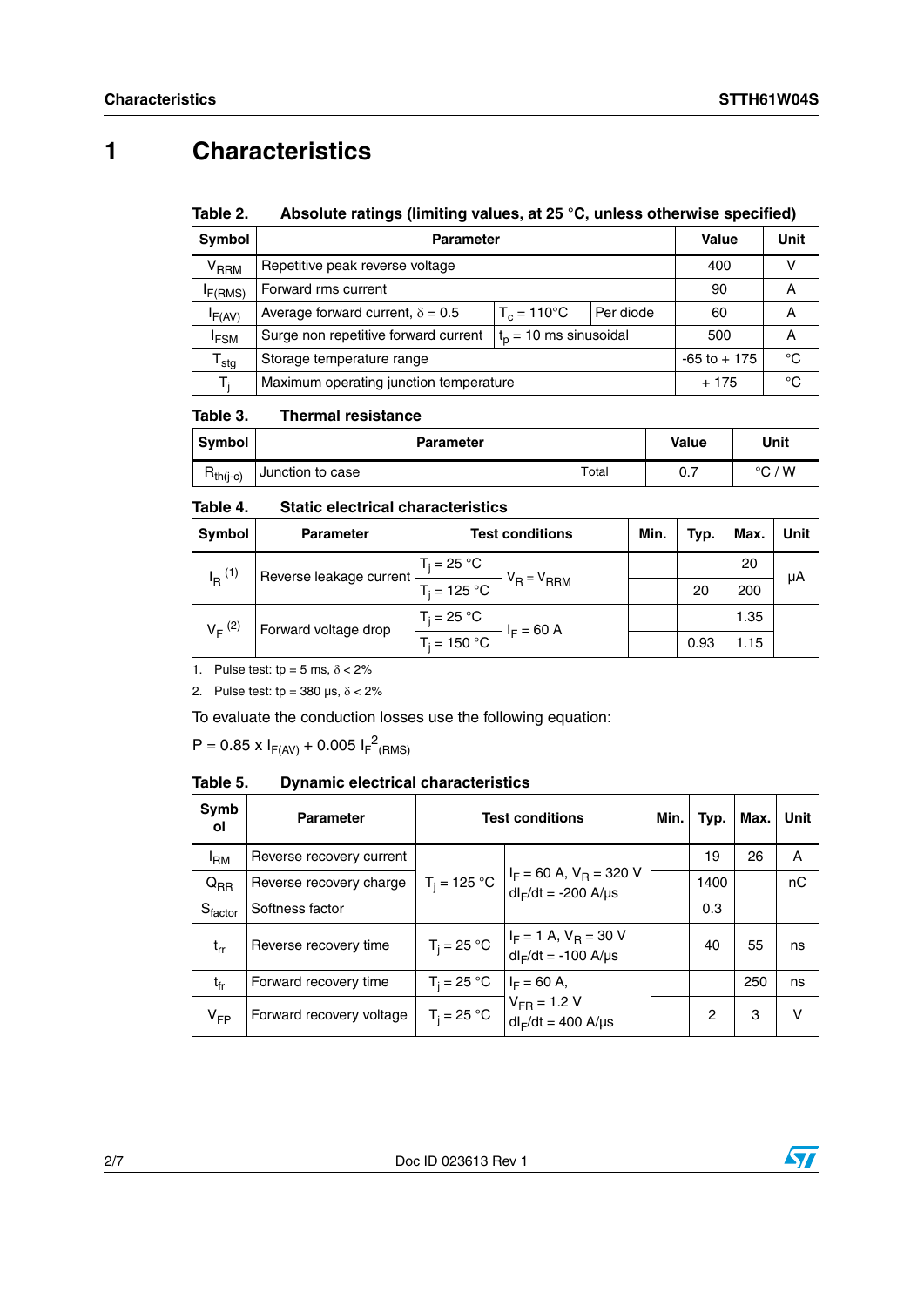### **Figure 1. Average forward power dissipation versus average forward current**





### **Figure 3. Relative variation of thermal impedance junction to case versus pulse duration**









**Figure 6. Reverse recovery charges versus dI**F**/dt (typical values)**

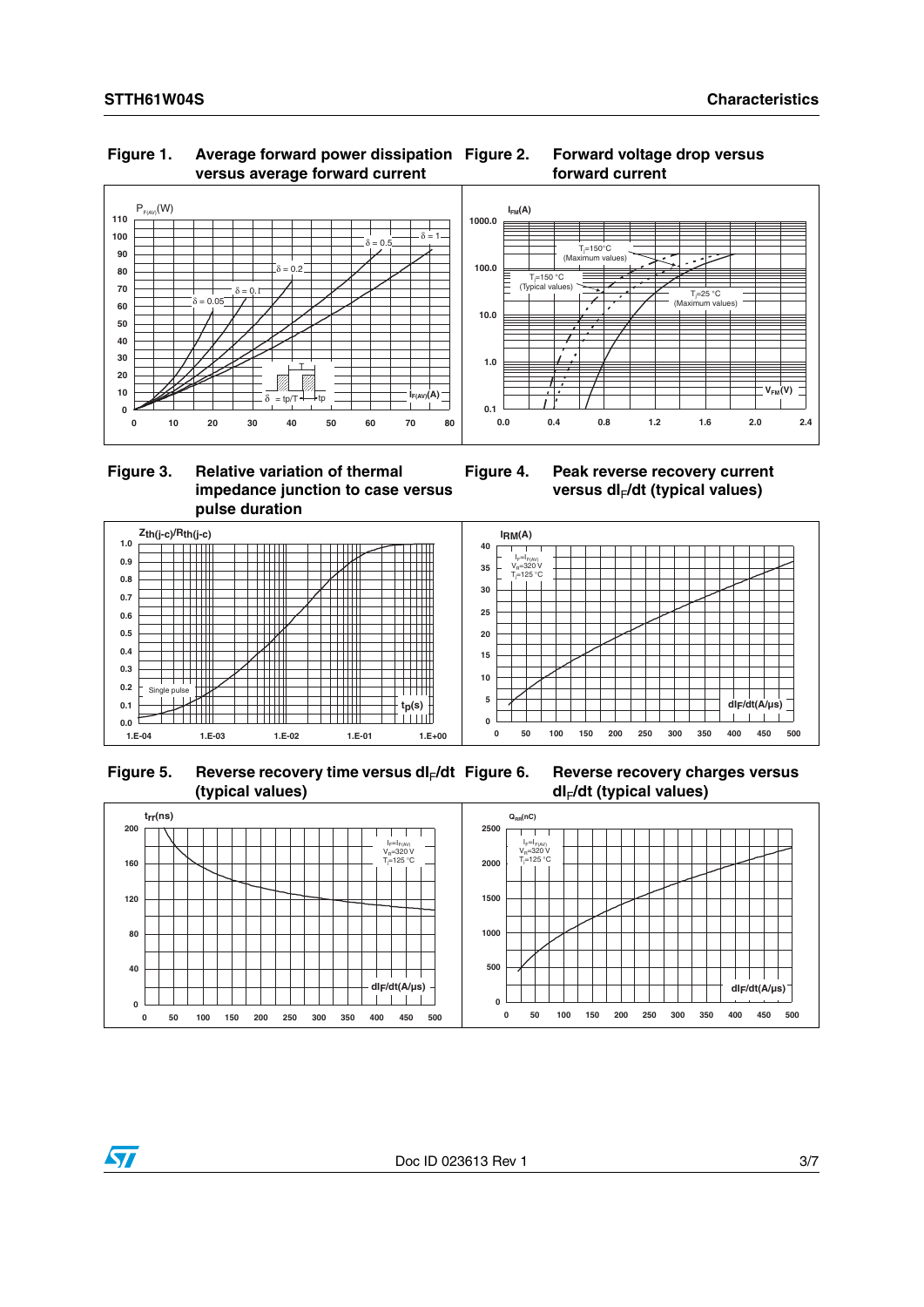### **Figure 7. Reverse recovery softness factor**  versus dl<sub>F</sub>/dt (typical values)















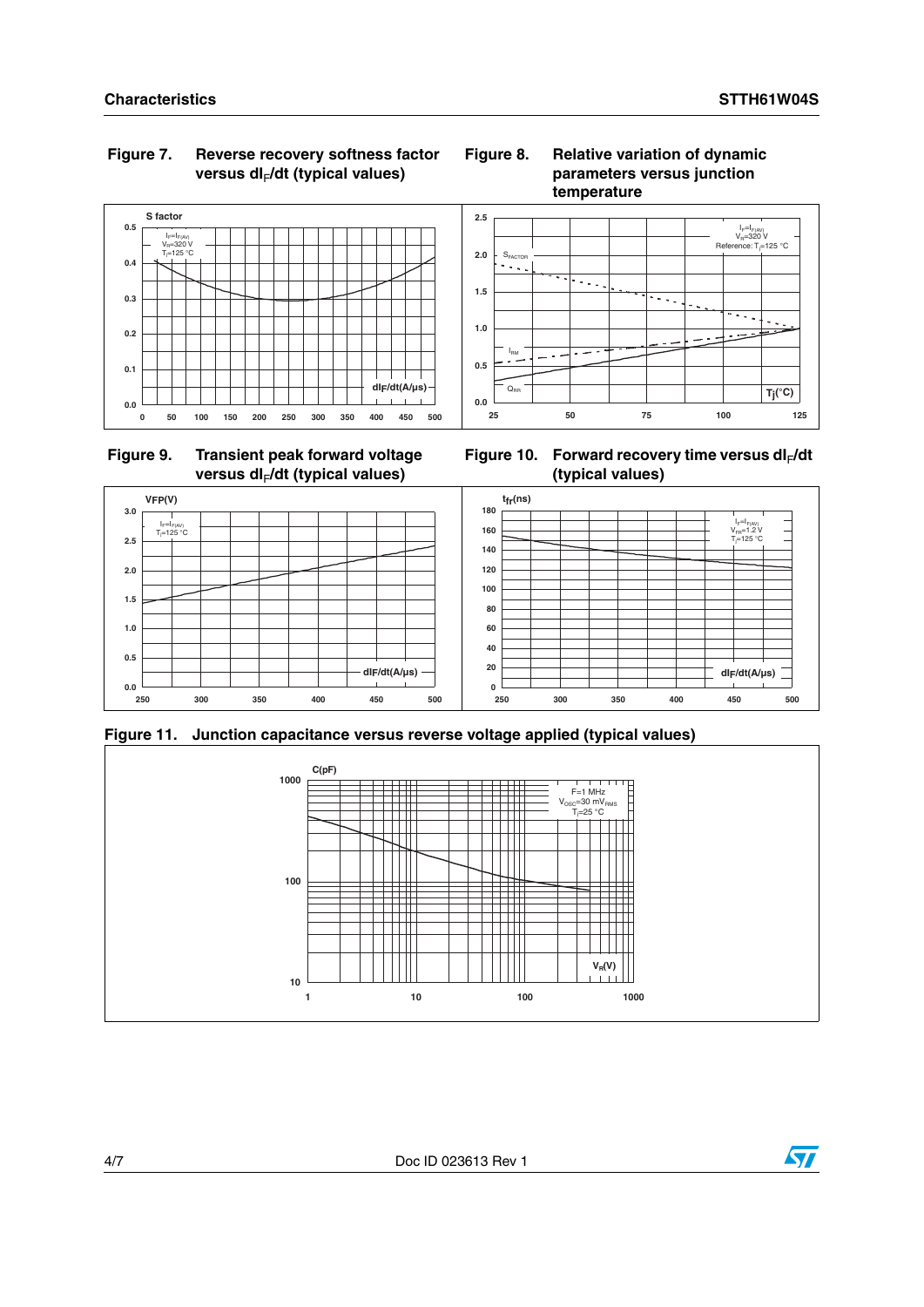## **2 Package information**

- Epoxy meets UL94, V0
- Cooling method: by conduction (C)
- Recommended torque value: 0.55 N·m (1.0 N·m maximum)

In order to meet environmental requirements, ST offers these devices in different grades of ECOPACK® packages, depending on their level of environmental compliance. ECOPACK® specifications, grade definitions and product status are available at: *[www.st.com](http://www.st.com).* ECOPACK® is an ST trademark.

Table 6. **Table 6. TO-247 dimensions**

|                                                                             |    |                                                                    |                       |                |      |            | <b>Dimensions</b> |                    |            |               |  |  |
|-----------------------------------------------------------------------------|----|--------------------------------------------------------------------|-----------------------|----------------|------|------------|-------------------|--------------------|------------|---------------|--|--|
|                                                                             |    |                                                                    |                       |                |      | Ref.       |                   | <b>Millimeters</b> |            | <b>Inches</b> |  |  |
|                                                                             |    |                                                                    |                       | Min.           | Typ. | Max.       | Min.              | <b>Typ</b>         | Max.       |               |  |  |
|                                                                             |    |                                                                    | Α                     | 4.85           |      | 5.15       | 0.191             |                    | 0.203      |               |  |  |
|                                                                             |    |                                                                    | A1                    | 2.20           |      | 2.60       | 0.086             |                    | 0.102      |               |  |  |
| ┿┥<br>≞                                                                     |    |                                                                    | b                     | 1.00           |      | 1.40       | 0.039             |                    | 0.055      |               |  |  |
| Е<br>$\overline{\mathbb{P}}$<br>$\overline{\Phi}_{\hbox{\small{eff}}}$<br>s | А  | Heat-sink plane<br>ØP<br>늫<br>ц<br>$\mathbf c$<br><b>BACK VIEW</b> | b1                    | 2.00           |      | 2.40       | 0.078             |                    | 0.094      |               |  |  |
|                                                                             |    |                                                                    | b2                    | 3.00           |      | 3.40       | 0.118             |                    | 0.133      |               |  |  |
| $\oslash$ R<br>Æ<br>D                                                       |    |                                                                    | C                     | 0.40           |      | 0.80       | 0.015             |                    | 0.031      |               |  |  |
| L2<br>$-\bigoplus$ --                                                       |    |                                                                    | $D^{(1)}$             | 19.85          |      | 20.15      | 0.781             |                    | 0.793      |               |  |  |
| L1                                                                          |    |                                                                    | Е                     | 15.45          |      | 15.75      | 0.608             |                    | 0.620      |               |  |  |
| b1<br>Ц<br>$\overline{b2}$                                                  |    |                                                                    | е                     | 5.30           | 5.45 | 5.60       | 0.209             | 0.215              | 0.220      |               |  |  |
| $\mathbb{U}_2$<br>b                                                         | A1 |                                                                    | L                     | 14.20          |      | 14.80      | 0.559             |                    | 0.582      |               |  |  |
|                                                                             |    |                                                                    | L1                    | 3.70           |      | 4.30       | 0.145             |                    | 0.169      |               |  |  |
|                                                                             |    |                                                                    |                       | L <sub>2</sub> |      | 18.50 typ. |                   |                    | 0.728 typ. |               |  |  |
|                                                                             |    |                                                                    | $\varnothing P^{(2)}$ | 3.55           |      | 3.65       | 0.139             |                    | 0.143      |               |  |  |
|                                                                             |    |                                                                    | ∅R                    | 4.50           |      | 5.50       | 0.177             |                    | 0.217      |               |  |  |
|                                                                             |    |                                                                    | S                     | 5.30           | 5.50 | 5.70       | 0.209             | 0.216              | 0.224      |               |  |  |

1. Dimension D plus gate protrusion does not exceed 20.5 mm

2. Resin thickness around the mounting hole is not less than 0.9 mm

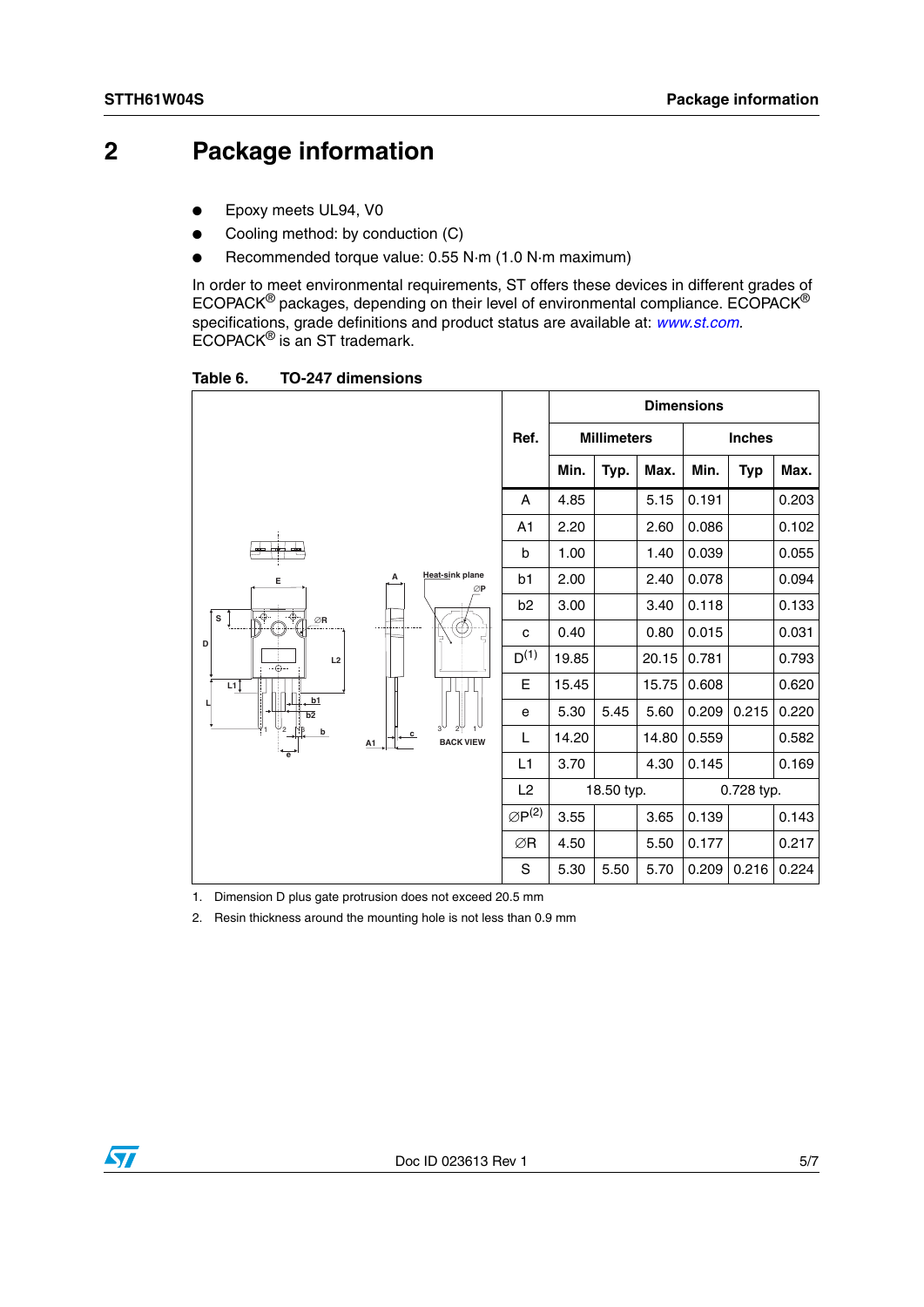## **3 Ordering information**

#### Table 7. **Ordering information**

| Ordering type | <b>Marking</b> | Package | Weiaht | <b>Base gtv</b> | Delivery mode |
|---------------|----------------|---------|--------|-----------------|---------------|
| STTH61W04SW   | STTH61W04SW    |         | 4.46 g | 50              | Tube          |

## **4 Revision history**

#### Table 8. **Document revision history**

| Date        | <b>Revision</b> | <b>Changes</b> |
|-------------|-----------------|----------------|
| 05-Oct-2012 |                 | First issue.   |